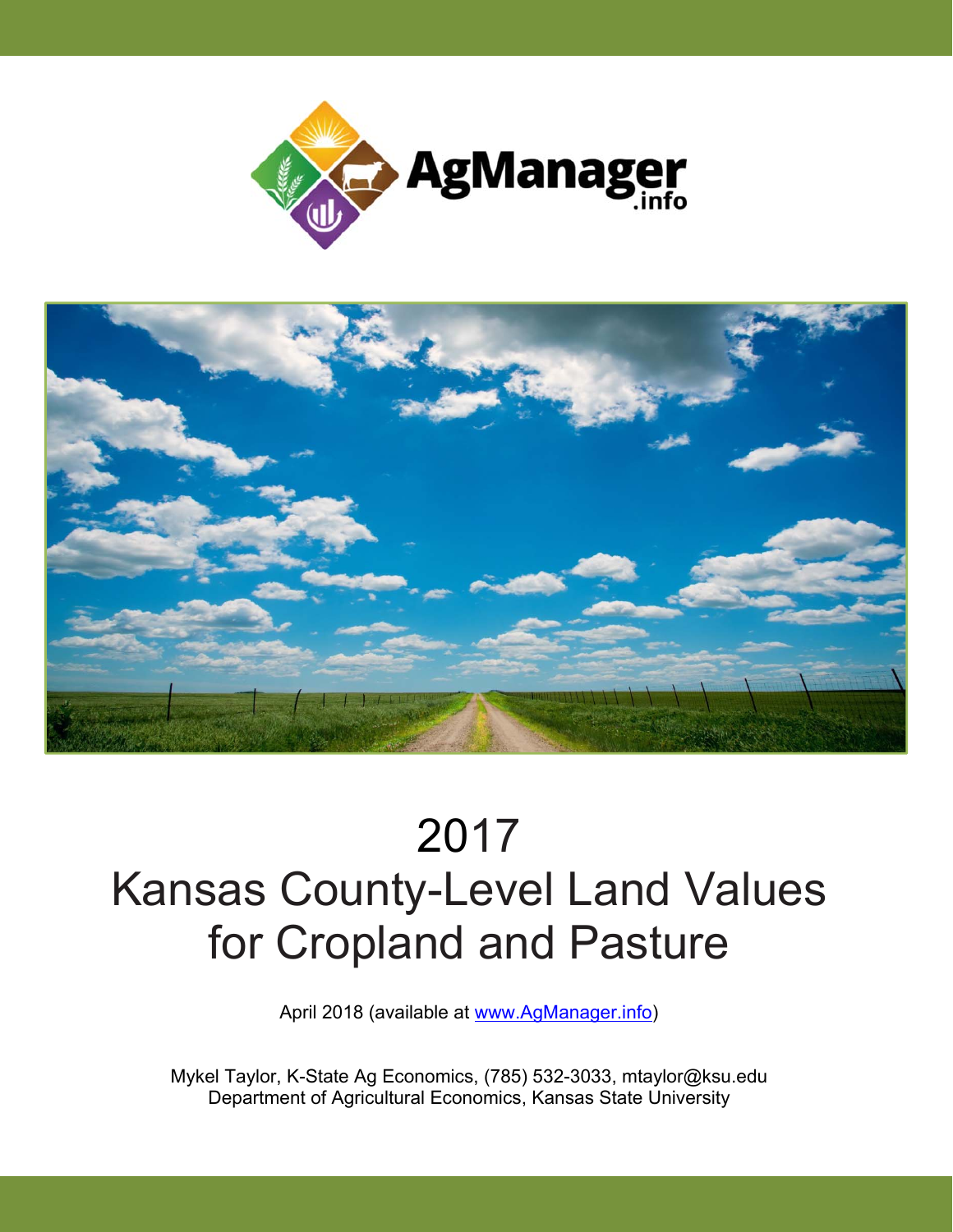## **2017 Kansas County-Level Land Values for Cropland and Pasture**

*Mykel R. Taylor Department of Agricultural Economics* 

The value of Kansas cropland and pasture land has been changing rapidly over the past several years. As a result, many people are interested in current estimates of the value of an average parcel of ground for their county. Since Kansas is a non-disclosure state, there is very little publicly available information people may use for determining county-average land values.

In an attempt to improve the amount of land value information available, the Kansas Property Valuation Department (PVD) provides K-State with data on agricultural land sales.<sup>1</sup> These data reflect agricultural land sales in Kansas from 2014 through 2017. To obtain estimates that reflect land sold for agricultural purposes in an "arm's-length" transaction, some observations were removed from the original dataset.<sup>2</sup> The sales data used in the analysis were limited to bare land (undeveloped) parcels of at least 40 acres in size. These filtered data were used in a regression analysis to estimate county-specific land (non-irrigated, irrigated, and pasture) values, referred to as KSU-PVD. The land-value model used characteristics of the parcels sold to determine impacts on price. Characteristics such as parcel size, growing season rainfall and temperature averages, soil characteristics (e.g. slope, percentage of sand, silt, and clay), percent of pasture and cropland within a parcel, and when a parcel was sold were all used to estimate county-level land values.

The county-level estimates and the average for each of the Crop Reporting Districts (CRD) are shown in Table 1, where the CRD average is a simple average of the counties that fall within the region. Table 2 provides a comparison between the 2016 estimates using PVD data and the 2017 land value estimates at the CRD level. Land values fell between 2016 and 2017 for all land types across the state. Statewide, non-irrigated land decreased 7.3% between 2016 and 2017. Irrigated cropland across the state increased slightly by 4.4% between 2016 and 2017 and pasture decreased by 1.1% during the same period. This is the first year of substantial decreases in Kansas land values since the early 1980's.

 $\overline{a}$ 

<sup>&</sup>lt;sup>1</sup> The author would like to thank Leah Tsoodle (Kansas State University) and Jim Shontz (Property Valuation Department) and others for their assistance with data collection and interpretation. 2

<sup>&</sup>lt;sup>2</sup> "Arm's-length" refers to land sold through typical market channels and does not include intra-family transactions, court-ordered sales, or other transactions that may keep the sale from being considered a market-based transaction.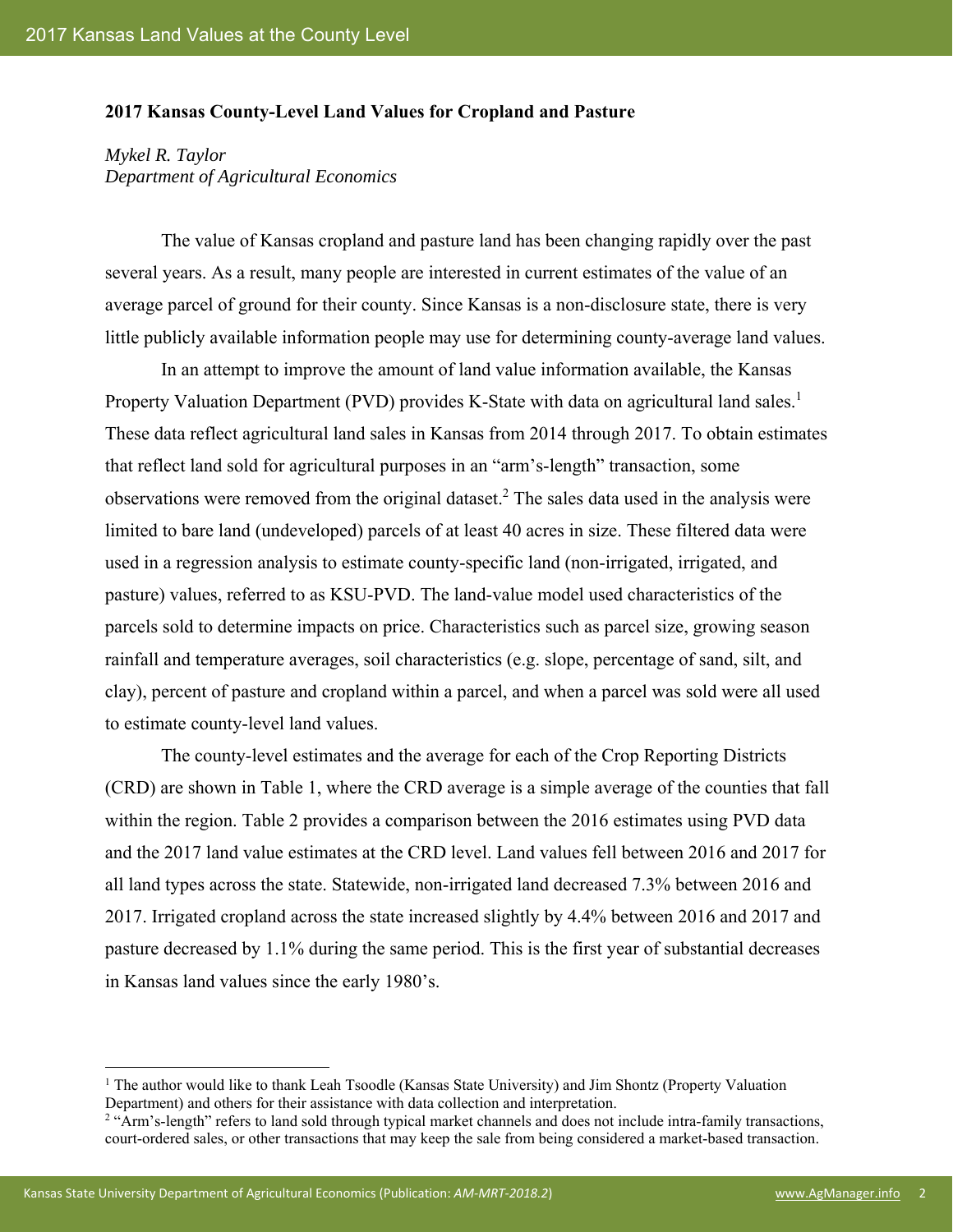Irrigated cropland values are not reported for all counties. For statistical accuracy of the county-level estimates, a minimum number of land sales must be observed in a county. Counties with less than 10 observed sales of irrigated land over the period 2015 to 2017 are not presented in the table. As a result, irrigated land values at the CRD level are not reported for the Central, North Central, and three Eastern regions of the state.

Another source of land value data is the U.S. Department of Agriculture's National Agricultural Statistics Service (USDA-NASS), who report state average values for irrigated, non-irrigated, and pasture land. These values are based upon an annual survey of agricultural producers and landowners asking for their estimate of the market value of cropland and pasture land they own or operate. Figure 1 shows the state-level estimates of land values from USDA-NASS for non-irrigated and irrigated cropland and pasture from 2013 to 2017. The USDA-NASS land values estimates are consistently lower than the market-based KSU-PVD estimates. However, the relationship is relatively stable with USDA-NASS values approximately 35% lower than KSU-PVD estimates for non-irrigated cropland and pasture and 70% lower for irrigated cropland. The consistency between the two methods suggests that both methods capture the trends in a similar manner, but level differences between the two must be taken into account when referring to the data.



Figure 1. Average Kansas Land Value Estimates by USDA-NASS (2013 – 2017)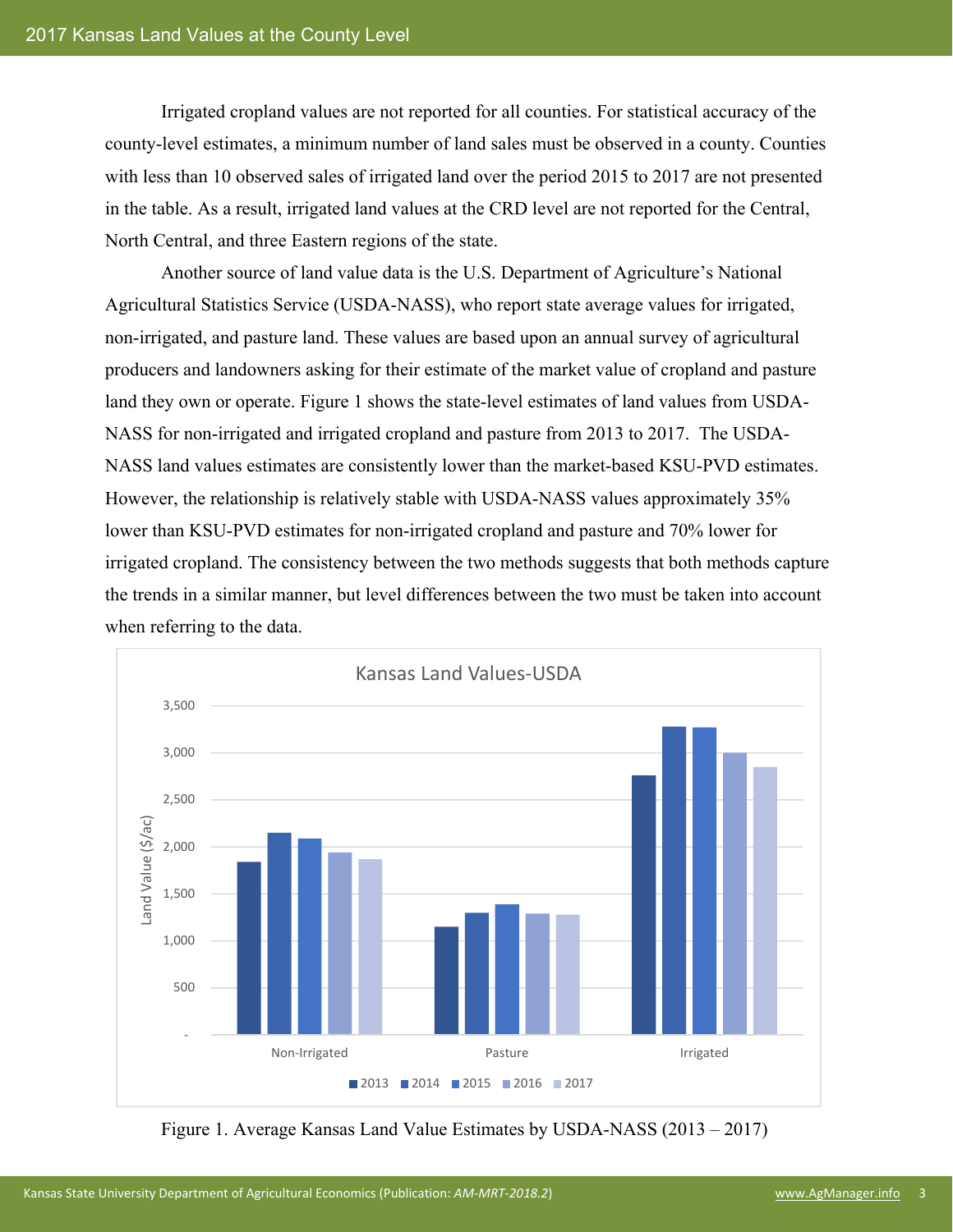| Non-Irrigated, Irrigated,<br><b>CRD</b><br>S/ac<br><b>CRD</b><br>S/ac<br>$\sqrt{\phantom{a}}$<br>$\sqrt{\phantom{a}}$<br><b>CRD</b><br>S/ac<br>County<br>$\frac{s}{ac}$<br>S/ac<br>County<br>County<br>1,772<br>3,117<br>2,159<br>4,970<br>Northwest Cheyenne<br>5,254<br>1,228<br><b>North</b><br>Clay<br>Northeast Atchison<br>$\mathbb{L}^{\mathbb{L}}$<br>2,121<br>2,969<br>2,056<br>4,484<br>Decatur<br>1,469<br>Cloud<br>Brown<br>Central<br>$\overline{\phantom{a}}$<br>44<br>2,194<br>1,519<br>2,809<br>1,946<br>Graham<br>Jewell<br>Doniphan<br>$\overline{a}$<br>$\sim$ $\sim$<br>2,316<br>1,604<br>Mitchell<br>2,710<br>1,877<br>Jackson<br>4,874<br>Norton<br>$\sim$ $-$<br>$\sim$ $-$<br>2,581<br>1,788<br>Jefferson<br>5,423<br>Rawlins<br>2,054<br>1,423<br>Osborne<br>$\mathbb{L}^{\mathbb{L}}$<br>$\overline{\phantom{a}}$<br>2,824<br>Sheridan<br>1,433<br>1,956<br>2,069<br>6,134<br>Ottawa<br>Leavenworth<br>$\overline{a}$<br>1,202<br>2,428<br>1,682<br>4,039<br>Sherman<br>1,736<br>5,146<br>Phillips<br>Marshall<br>$\overline{a}$<br>3,166<br>Thomas<br>1,960<br>5,810<br>1,358<br>Republic<br>2,193<br>Nemaha<br>$\overline{\phantom{a}}$<br>1,627<br>Rooks<br>2,349<br>Pottawatomie<br>$\overline{\phantom{a}}$<br>2,530<br>1,753<br>4,674<br>Smith<br>Riley<br>$\sim$ $\sim$<br>3,435<br>Washington<br>2,380<br>Wyandotte<br>$\sim$ $-$<br>5,586<br>1,404<br>2,811<br>1,947<br>4,853<br>2,028<br>Average:<br>Average:<br>Average:<br>1,724<br>West<br>2,052<br>1,421<br>2,489<br>3,714<br>Gove<br>$\bar{\omega}$<br>Central<br>Barton<br>East<br>Anderson<br>$\sim$ $\sim$<br>3,131<br>2,169<br>Chase<br>2,893<br>Greeley<br>1,752<br>5,195<br>1,214<br>Dickinson<br>Central<br>Central<br>$\overline{\phantom{a}}$<br>Ellis<br>1,523<br>Lane<br>1,979<br>1,371<br>2,199<br>Coffey<br>3,534<br>$\sim$ $\sim$<br>$\sim$ $-$<br>1,289<br>2,397<br>1,660<br>5,391<br>1,860<br>Ellsworth<br>Douglas<br>Logan<br>$\mathbb{L}^2$<br>$\overline{\phantom{a}}$<br>2,522<br>1,747<br>3,904<br>Ness<br>2,116<br>1,466<br>Lincoln<br>Franklin<br>$\mathbb{L}^{\mathbb{L}}$<br>$\sim$ $-$<br>Marian<br>3,432<br>Scott<br>1,964<br>5,823<br>1,361<br>2,377<br>Geary<br>$\overline{a}$<br>3,129<br>2,187<br>1,515<br>McPherson<br>2,167<br>Johnson<br>Trego<br>$\mathbb{L}^{\mathbb{L}}$<br>$\overline{a}$<br>Wallace<br>1,694<br>5,023<br>1,174<br>Rice<br>2,594<br>1,796<br>Linn<br>3,849<br>$\sim$ $-$<br>Wichita<br>1,872<br>5,551<br>1,297<br>2,122<br>1,470<br>Rush<br>Lyon<br>$\sim$ $-$<br>2,261<br>1,566<br>Miami<br>Russell<br>$\overline{a}$<br>Saline<br>3,081<br>2,134<br>Morris<br>3,104<br>$\sim$<br>3,534<br>Osage<br>5,376<br>Shawnee<br>Wabaunsee<br>3,106<br>2,669<br>1,849<br>3,812<br>1,942<br>5,398<br>1,345<br>Average:<br>Average:<br>Average:<br>1,342<br>Southwest Clark<br>1,388<br>962<br>1,938<br>Southeast Allen<br>3,125<br>4,116<br>South<br>Barber<br>$\overline{\phantom{a}}$ | 4,662<br>6,682<br>4,296<br>4,428<br>$\sim$ $\sim$ | S/ac<br>Ξ.<br>$\sim$ $-$<br>$-1$<br>$\overline{\phantom{a}}$<br>$\sim$ $-$<br>$-$<br>н.<br>$\mathcal{L}_{\mathcal{F}}$<br>$\overline{\phantom{a}}$<br>$\overline{a}$<br>$\overline{a}$<br>$\overline{a}$<br>$\sim$ $-$<br>$-$ | Pasture,<br>S/ac<br>3,442<br>3,106<br>3,230<br>3,376<br>3,756<br>4,628<br>2,798<br>2,976<br>3,067<br>3,238<br>$\overline{a}$<br>3,362<br>2,572<br>2,004 |
|-------------------------------------------------------------------------------------------------------------------------------------------------------------------------------------------------------------------------------------------------------------------------------------------------------------------------------------------------------------------------------------------------------------------------------------------------------------------------------------------------------------------------------------------------------------------------------------------------------------------------------------------------------------------------------------------------------------------------------------------------------------------------------------------------------------------------------------------------------------------------------------------------------------------------------------------------------------------------------------------------------------------------------------------------------------------------------------------------------------------------------------------------------------------------------------------------------------------------------------------------------------------------------------------------------------------------------------------------------------------------------------------------------------------------------------------------------------------------------------------------------------------------------------------------------------------------------------------------------------------------------------------------------------------------------------------------------------------------------------------------------------------------------------------------------------------------------------------------------------------------------------------------------------------------------------------------------------------------------------------------------------------------------------------------------------------------------------------------------------------------------------------------------------------------------------------------------------------------------------------------------------------------------------------------------------------------------------------------------------------------------------------------------------------------------------------------------------------------------------------------------------------------------------------------------------------------------------------------------------------------------------------------------------------------------------------------------------------------------------------------------------------------------------------------------------------------------------------------------------------------------------------------------------------------------|---------------------------------------------------|-------------------------------------------------------------------------------------------------------------------------------------------------------------------------------------------------------------------------------|---------------------------------------------------------------------------------------------------------------------------------------------------------|
|                                                                                                                                                                                                                                                                                                                                                                                                                                                                                                                                                                                                                                                                                                                                                                                                                                                                                                                                                                                                                                                                                                                                                                                                                                                                                                                                                                                                                                                                                                                                                                                                                                                                                                                                                                                                                                                                                                                                                                                                                                                                                                                                                                                                                                                                                                                                                                                                                                                                                                                                                                                                                                                                                                                                                                                                                                                                                                                               |                                                   |                                                                                                                                                                                                                               |                                                                                                                                                         |
|                                                                                                                                                                                                                                                                                                                                                                                                                                                                                                                                                                                                                                                                                                                                                                                                                                                                                                                                                                                                                                                                                                                                                                                                                                                                                                                                                                                                                                                                                                                                                                                                                                                                                                                                                                                                                                                                                                                                                                                                                                                                                                                                                                                                                                                                                                                                                                                                                                                                                                                                                                                                                                                                                                                                                                                                                                                                                                                               |                                                   |                                                                                                                                                                                                                               |                                                                                                                                                         |
|                                                                                                                                                                                                                                                                                                                                                                                                                                                                                                                                                                                                                                                                                                                                                                                                                                                                                                                                                                                                                                                                                                                                                                                                                                                                                                                                                                                                                                                                                                                                                                                                                                                                                                                                                                                                                                                                                                                                                                                                                                                                                                                                                                                                                                                                                                                                                                                                                                                                                                                                                                                                                                                                                                                                                                                                                                                                                                                               |                                                   |                                                                                                                                                                                                                               |                                                                                                                                                         |
|                                                                                                                                                                                                                                                                                                                                                                                                                                                                                                                                                                                                                                                                                                                                                                                                                                                                                                                                                                                                                                                                                                                                                                                                                                                                                                                                                                                                                                                                                                                                                                                                                                                                                                                                                                                                                                                                                                                                                                                                                                                                                                                                                                                                                                                                                                                                                                                                                                                                                                                                                                                                                                                                                                                                                                                                                                                                                                                               |                                                   |                                                                                                                                                                                                                               |                                                                                                                                                         |
|                                                                                                                                                                                                                                                                                                                                                                                                                                                                                                                                                                                                                                                                                                                                                                                                                                                                                                                                                                                                                                                                                                                                                                                                                                                                                                                                                                                                                                                                                                                                                                                                                                                                                                                                                                                                                                                                                                                                                                                                                                                                                                                                                                                                                                                                                                                                                                                                                                                                                                                                                                                                                                                                                                                                                                                                                                                                                                                               |                                                   |                                                                                                                                                                                                                               |                                                                                                                                                         |
|                                                                                                                                                                                                                                                                                                                                                                                                                                                                                                                                                                                                                                                                                                                                                                                                                                                                                                                                                                                                                                                                                                                                                                                                                                                                                                                                                                                                                                                                                                                                                                                                                                                                                                                                                                                                                                                                                                                                                                                                                                                                                                                                                                                                                                                                                                                                                                                                                                                                                                                                                                                                                                                                                                                                                                                                                                                                                                                               |                                                   |                                                                                                                                                                                                                               |                                                                                                                                                         |
|                                                                                                                                                                                                                                                                                                                                                                                                                                                                                                                                                                                                                                                                                                                                                                                                                                                                                                                                                                                                                                                                                                                                                                                                                                                                                                                                                                                                                                                                                                                                                                                                                                                                                                                                                                                                                                                                                                                                                                                                                                                                                                                                                                                                                                                                                                                                                                                                                                                                                                                                                                                                                                                                                                                                                                                                                                                                                                                               |                                                   |                                                                                                                                                                                                                               |                                                                                                                                                         |
|                                                                                                                                                                                                                                                                                                                                                                                                                                                                                                                                                                                                                                                                                                                                                                                                                                                                                                                                                                                                                                                                                                                                                                                                                                                                                                                                                                                                                                                                                                                                                                                                                                                                                                                                                                                                                                                                                                                                                                                                                                                                                                                                                                                                                                                                                                                                                                                                                                                                                                                                                                                                                                                                                                                                                                                                                                                                                                                               |                                                   |                                                                                                                                                                                                                               |                                                                                                                                                         |
|                                                                                                                                                                                                                                                                                                                                                                                                                                                                                                                                                                                                                                                                                                                                                                                                                                                                                                                                                                                                                                                                                                                                                                                                                                                                                                                                                                                                                                                                                                                                                                                                                                                                                                                                                                                                                                                                                                                                                                                                                                                                                                                                                                                                                                                                                                                                                                                                                                                                                                                                                                                                                                                                                                                                                                                                                                                                                                                               |                                                   |                                                                                                                                                                                                                               |                                                                                                                                                         |
|                                                                                                                                                                                                                                                                                                                                                                                                                                                                                                                                                                                                                                                                                                                                                                                                                                                                                                                                                                                                                                                                                                                                                                                                                                                                                                                                                                                                                                                                                                                                                                                                                                                                                                                                                                                                                                                                                                                                                                                                                                                                                                                                                                                                                                                                                                                                                                                                                                                                                                                                                                                                                                                                                                                                                                                                                                                                                                                               |                                                   |                                                                                                                                                                                                                               |                                                                                                                                                         |
|                                                                                                                                                                                                                                                                                                                                                                                                                                                                                                                                                                                                                                                                                                                                                                                                                                                                                                                                                                                                                                                                                                                                                                                                                                                                                                                                                                                                                                                                                                                                                                                                                                                                                                                                                                                                                                                                                                                                                                                                                                                                                                                                                                                                                                                                                                                                                                                                                                                                                                                                                                                                                                                                                                                                                                                                                                                                                                                               |                                                   |                                                                                                                                                                                                                               |                                                                                                                                                         |
|                                                                                                                                                                                                                                                                                                                                                                                                                                                                                                                                                                                                                                                                                                                                                                                                                                                                                                                                                                                                                                                                                                                                                                                                                                                                                                                                                                                                                                                                                                                                                                                                                                                                                                                                                                                                                                                                                                                                                                                                                                                                                                                                                                                                                                                                                                                                                                                                                                                                                                                                                                                                                                                                                                                                                                                                                                                                                                                               |                                                   |                                                                                                                                                                                                                               |                                                                                                                                                         |
|                                                                                                                                                                                                                                                                                                                                                                                                                                                                                                                                                                                                                                                                                                                                                                                                                                                                                                                                                                                                                                                                                                                                                                                                                                                                                                                                                                                                                                                                                                                                                                                                                                                                                                                                                                                                                                                                                                                                                                                                                                                                                                                                                                                                                                                                                                                                                                                                                                                                                                                                                                                                                                                                                                                                                                                                                                                                                                                               |                                                   |                                                                                                                                                                                                                               |                                                                                                                                                         |
|                                                                                                                                                                                                                                                                                                                                                                                                                                                                                                                                                                                                                                                                                                                                                                                                                                                                                                                                                                                                                                                                                                                                                                                                                                                                                                                                                                                                                                                                                                                                                                                                                                                                                                                                                                                                                                                                                                                                                                                                                                                                                                                                                                                                                                                                                                                                                                                                                                                                                                                                                                                                                                                                                                                                                                                                                                                                                                                               |                                                   |                                                                                                                                                                                                                               |                                                                                                                                                         |
|                                                                                                                                                                                                                                                                                                                                                                                                                                                                                                                                                                                                                                                                                                                                                                                                                                                                                                                                                                                                                                                                                                                                                                                                                                                                                                                                                                                                                                                                                                                                                                                                                                                                                                                                                                                                                                                                                                                                                                                                                                                                                                                                                                                                                                                                                                                                                                                                                                                                                                                                                                                                                                                                                                                                                                                                                                                                                                                               |                                                   |                                                                                                                                                                                                                               |                                                                                                                                                         |
|                                                                                                                                                                                                                                                                                                                                                                                                                                                                                                                                                                                                                                                                                                                                                                                                                                                                                                                                                                                                                                                                                                                                                                                                                                                                                                                                                                                                                                                                                                                                                                                                                                                                                                                                                                                                                                                                                                                                                                                                                                                                                                                                                                                                                                                                                                                                                                                                                                                                                                                                                                                                                                                                                                                                                                                                                                                                                                                               |                                                   |                                                                                                                                                                                                                               | 2,448                                                                                                                                                   |
|                                                                                                                                                                                                                                                                                                                                                                                                                                                                                                                                                                                                                                                                                                                                                                                                                                                                                                                                                                                                                                                                                                                                                                                                                                                                                                                                                                                                                                                                                                                                                                                                                                                                                                                                                                                                                                                                                                                                                                                                                                                                                                                                                                                                                                                                                                                                                                                                                                                                                                                                                                                                                                                                                                                                                                                                                                                                                                                               |                                                   | $\mathcal{L}_{\mathcal{F}}$                                                                                                                                                                                                   | 3,734                                                                                                                                                   |
|                                                                                                                                                                                                                                                                                                                                                                                                                                                                                                                                                                                                                                                                                                                                                                                                                                                                                                                                                                                                                                                                                                                                                                                                                                                                                                                                                                                                                                                                                                                                                                                                                                                                                                                                                                                                                                                                                                                                                                                                                                                                                                                                                                                                                                                                                                                                                                                                                                                                                                                                                                                                                                                                                                                                                                                                                                                                                                                               |                                                   | $\overline{a}$                                                                                                                                                                                                                | 2,704                                                                                                                                                   |
|                                                                                                                                                                                                                                                                                                                                                                                                                                                                                                                                                                                                                                                                                                                                                                                                                                                                                                                                                                                                                                                                                                                                                                                                                                                                                                                                                                                                                                                                                                                                                                                                                                                                                                                                                                                                                                                                                                                                                                                                                                                                                                                                                                                                                                                                                                                                                                                                                                                                                                                                                                                                                                                                                                                                                                                                                                                                                                                               | 3,432                                             | н.                                                                                                                                                                                                                            | 2,378                                                                                                                                                   |
|                                                                                                                                                                                                                                                                                                                                                                                                                                                                                                                                                                                                                                                                                                                                                                                                                                                                                                                                                                                                                                                                                                                                                                                                                                                                                                                                                                                                                                                                                                                                                                                                                                                                                                                                                                                                                                                                                                                                                                                                                                                                                                                                                                                                                                                                                                                                                                                                                                                                                                                                                                                                                                                                                                                                                                                                                                                                                                                               | $\sim$ $\sim$                                     | $-$                                                                                                                                                                                                                           | $\sim$ $\sim$                                                                                                                                           |
|                                                                                                                                                                                                                                                                                                                                                                                                                                                                                                                                                                                                                                                                                                                                                                                                                                                                                                                                                                                                                                                                                                                                                                                                                                                                                                                                                                                                                                                                                                                                                                                                                                                                                                                                                                                                                                                                                                                                                                                                                                                                                                                                                                                                                                                                                                                                                                                                                                                                                                                                                                                                                                                                                                                                                                                                                                                                                                                               |                                                   | $\overline{\phantom{a}}$                                                                                                                                                                                                      | 2,666                                                                                                                                                   |
|                                                                                                                                                                                                                                                                                                                                                                                                                                                                                                                                                                                                                                                                                                                                                                                                                                                                                                                                                                                                                                                                                                                                                                                                                                                                                                                                                                                                                                                                                                                                                                                                                                                                                                                                                                                                                                                                                                                                                                                                                                                                                                                                                                                                                                                                                                                                                                                                                                                                                                                                                                                                                                                                                                                                                                                                                                                                                                                               | 3,516                                             | $-1$                                                                                                                                                                                                                          | 2,435                                                                                                                                                   |
|                                                                                                                                                                                                                                                                                                                                                                                                                                                                                                                                                                                                                                                                                                                                                                                                                                                                                                                                                                                                                                                                                                                                                                                                                                                                                                                                                                                                                                                                                                                                                                                                                                                                                                                                                                                                                                                                                                                                                                                                                                                                                                                                                                                                                                                                                                                                                                                                                                                                                                                                                                                                                                                                                                                                                                                                                                                                                                                               | 4,210                                             | $\overline{a}$                                                                                                                                                                                                                | 2,916                                                                                                                                                   |
|                                                                                                                                                                                                                                                                                                                                                                                                                                                                                                                                                                                                                                                                                                                                                                                                                                                                                                                                                                                                                                                                                                                                                                                                                                                                                                                                                                                                                                                                                                                                                                                                                                                                                                                                                                                                                                                                                                                                                                                                                                                                                                                                                                                                                                                                                                                                                                                                                                                                                                                                                                                                                                                                                                                                                                                                                                                                                                                               |                                                   | $\overline{\phantom{a}}$                                                                                                                                                                                                      | 2,150                                                                                                                                                   |
|                                                                                                                                                                                                                                                                                                                                                                                                                                                                                                                                                                                                                                                                                                                                                                                                                                                                                                                                                                                                                                                                                                                                                                                                                                                                                                                                                                                                                                                                                                                                                                                                                                                                                                                                                                                                                                                                                                                                                                                                                                                                                                                                                                                                                                                                                                                                                                                                                                                                                                                                                                                                                                                                                                                                                                                                                                                                                                                               |                                                   | $\overline{a}$                                                                                                                                                                                                                | 2,448                                                                                                                                                   |
|                                                                                                                                                                                                                                                                                                                                                                                                                                                                                                                                                                                                                                                                                                                                                                                                                                                                                                                                                                                                                                                                                                                                                                                                                                                                                                                                                                                                                                                                                                                                                                                                                                                                                                                                                                                                                                                                                                                                                                                                                                                                                                                                                                                                                                                                                                                                                                                                                                                                                                                                                                                                                                                                                                                                                                                                                                                                                                                               |                                                   | $\overline{a}$                                                                                                                                                                                                                | 3,724                                                                                                                                                   |
|                                                                                                                                                                                                                                                                                                                                                                                                                                                                                                                                                                                                                                                                                                                                                                                                                                                                                                                                                                                                                                                                                                                                                                                                                                                                                                                                                                                                                                                                                                                                                                                                                                                                                                                                                                                                                                                                                                                                                                                                                                                                                                                                                                                                                                                                                                                                                                                                                                                                                                                                                                                                                                                                                                                                                                                                                                                                                                                               |                                                   | $\overline{a}$                                                                                                                                                                                                                | 2,151                                                                                                                                                   |
|                                                                                                                                                                                                                                                                                                                                                                                                                                                                                                                                                                                                                                                                                                                                                                                                                                                                                                                                                                                                                                                                                                                                                                                                                                                                                                                                                                                                                                                                                                                                                                                                                                                                                                                                                                                                                                                                                                                                                                                                                                                                                                                                                                                                                                                                                                                                                                                                                                                                                                                                                                                                                                                                                                                                                                                                                                                                                                                               |                                                   |                                                                                                                                                                                                                               | 2,641                                                                                                                                                   |
|                                                                                                                                                                                                                                                                                                                                                                                                                                                                                                                                                                                                                                                                                                                                                                                                                                                                                                                                                                                                                                                                                                                                                                                                                                                                                                                                                                                                                                                                                                                                                                                                                                                                                                                                                                                                                                                                                                                                                                                                                                                                                                                                                                                                                                                                                                                                                                                                                                                                                                                                                                                                                                                                                                                                                                                                                                                                                                                               |                                                   | $\sim$ $-$                                                                                                                                                                                                                    | 2,164                                                                                                                                                   |
| 4,010<br>1,230<br>3,248<br>Finney<br>1,352<br>937<br>Comanche<br>1,776<br>Bourbon<br>Central<br>$\sim$                                                                                                                                                                                                                                                                                                                                                                                                                                                                                                                                                                                                                                                                                                                                                                                                                                                                                                                                                                                                                                                                                                                                                                                                                                                                                                                                                                                                                                                                                                                                                                                                                                                                                                                                                                                                                                                                                                                                                                                                                                                                                                                                                                                                                                                                                                                                                                                                                                                                                                                                                                                                                                                                                                                                                                                                                        |                                                   | $\overline{a}$                                                                                                                                                                                                                | 2,250                                                                                                                                                   |
| Ford<br>1,542<br>4,572<br>Edwards<br>2,036<br>1,410<br><b>Butler</b><br>2,500<br>1,068<br>6,036                                                                                                                                                                                                                                                                                                                                                                                                                                                                                                                                                                                                                                                                                                                                                                                                                                                                                                                                                                                                                                                                                                                                                                                                                                                                                                                                                                                                                                                                                                                                                                                                                                                                                                                                                                                                                                                                                                                                                                                                                                                                                                                                                                                                                                                                                                                                                                                                                                                                                                                                                                                                                                                                                                                                                                                                                               |                                                   | н.                                                                                                                                                                                                                            | 1,732                                                                                                                                                   |
| 1,635<br>2,677<br>Grant<br>1,257<br>3,726<br>870<br>2,361<br>Chautauqua<br>Harper<br>$\sim$ $\sim$                                                                                                                                                                                                                                                                                                                                                                                                                                                                                                                                                                                                                                                                                                                                                                                                                                                                                                                                                                                                                                                                                                                                                                                                                                                                                                                                                                                                                                                                                                                                                                                                                                                                                                                                                                                                                                                                                                                                                                                                                                                                                                                                                                                                                                                                                                                                                                                                                                                                                                                                                                                                                                                                                                                                                                                                                            |                                                   | $- -$                                                                                                                                                                                                                         | 1,854                                                                                                                                                   |
| 2,235<br>1,438<br>4,264<br>996<br>3,227<br>3,397<br>Gray<br>Harvey<br>Cherokee<br>$\sim$ $\sim$                                                                                                                                                                                                                                                                                                                                                                                                                                                                                                                                                                                                                                                                                                                                                                                                                                                                                                                                                                                                                                                                                                                                                                                                                                                                                                                                                                                                                                                                                                                                                                                                                                                                                                                                                                                                                                                                                                                                                                                                                                                                                                                                                                                                                                                                                                                                                                                                                                                                                                                                                                                                                                                                                                                                                                                                                               |                                                   | $\overline{a}$                                                                                                                                                                                                                | 2,353                                                                                                                                                   |
| Hamilton<br>3,232<br>1,698<br>2,392<br>1,090<br>755<br>Kingman<br>2,452<br>Cowley<br>$\mathcal{L}_{\mathcal{F}}$                                                                                                                                                                                                                                                                                                                                                                                                                                                                                                                                                                                                                                                                                                                                                                                                                                                                                                                                                                                                                                                                                                                                                                                                                                                                                                                                                                                                                                                                                                                                                                                                                                                                                                                                                                                                                                                                                                                                                                                                                                                                                                                                                                                                                                                                                                                                                                                                                                                                                                                                                                                                                                                                                                                                                                                                              |                                                   | $\overline{a}$                                                                                                                                                                                                                | 1,657                                                                                                                                                   |
| Haskell<br>3,517<br>1,304<br>3,865<br>903<br>1,951<br>1,351<br>Crawford<br>Kiowa<br>5,784                                                                                                                                                                                                                                                                                                                                                                                                                                                                                                                                                                                                                                                                                                                                                                                                                                                                                                                                                                                                                                                                                                                                                                                                                                                                                                                                                                                                                                                                                                                                                                                                                                                                                                                                                                                                                                                                                                                                                                                                                                                                                                                                                                                                                                                                                                                                                                                                                                                                                                                                                                                                                                                                                                                                                                                                                                     |                                                   | $-$                                                                                                                                                                                                                           | 2,436                                                                                                                                                   |
| 1,369<br>$\ensuremath{\text{Elk}}$<br>2,809<br>1,445<br>1,001<br>1,976<br>Hodgeman<br>$\ddotsc$<br>Pawnee<br>5,858                                                                                                                                                                                                                                                                                                                                                                                                                                                                                                                                                                                                                                                                                                                                                                                                                                                                                                                                                                                                                                                                                                                                                                                                                                                                                                                                                                                                                                                                                                                                                                                                                                                                                                                                                                                                                                                                                                                                                                                                                                                                                                                                                                                                                                                                                                                                                                                                                                                                                                                                                                                                                                                                                                                                                                                                            |                                                   | н.                                                                                                                                                                                                                            | 1,946                                                                                                                                                   |
| 1,258<br>3,730<br>$871\,$<br>2,158<br>6,399<br>1,495<br>2,638<br>Pratt<br>Greenwood<br>Kearny                                                                                                                                                                                                                                                                                                                                                                                                                                                                                                                                                                                                                                                                                                                                                                                                                                                                                                                                                                                                                                                                                                                                                                                                                                                                                                                                                                                                                                                                                                                                                                                                                                                                                                                                                                                                                                                                                                                                                                                                                                                                                                                                                                                                                                                                                                                                                                                                                                                                                                                                                                                                                                                                                                                                                                                                                                 |                                                   | $\overline{a}$                                                                                                                                                                                                                | 1,828                                                                                                                                                   |
| Meade<br>1,856<br>1,245<br>862<br>2,680<br>Labette<br>Reno<br>$\sim$ $\sim$                                                                                                                                                                                                                                                                                                                                                                                                                                                                                                                                                                                                                                                                                                                                                                                                                                                                                                                                                                                                                                                                                                                                                                                                                                                                                                                                                                                                                                                                                                                                                                                                                                                                                                                                                                                                                                                                                                                                                                                                                                                                                                                                                                                                                                                                                                                                                                                                                                                                                                                                                                                                                                                                                                                                                                                                                                                   | 3,177                                             | $- -$                                                                                                                                                                                                                         | 2,201                                                                                                                                                   |
| 4,059<br>1,227<br>3,638<br>850<br>5,860<br>3,167<br>Morton<br>Sedgwick<br>Mongtomery<br>$\sim$                                                                                                                                                                                                                                                                                                                                                                                                                                                                                                                                                                                                                                                                                                                                                                                                                                                                                                                                                                                                                                                                                                                                                                                                                                                                                                                                                                                                                                                                                                                                                                                                                                                                                                                                                                                                                                                                                                                                                                                                                                                                                                                                                                                                                                                                                                                                                                                                                                                                                                                                                                                                                                                                                                                                                                                                                                |                                                   | н.                                                                                                                                                                                                                            | 2,194                                                                                                                                                   |
| 2,199<br>1,523<br>1,208<br>3,581<br>837<br>Stafford<br>Neosho<br>3,308<br>Seward<br>6,519                                                                                                                                                                                                                                                                                                                                                                                                                                                                                                                                                                                                                                                                                                                                                                                                                                                                                                                                                                                                                                                                                                                                                                                                                                                                                                                                                                                                                                                                                                                                                                                                                                                                                                                                                                                                                                                                                                                                                                                                                                                                                                                                                                                                                                                                                                                                                                                                                                                                                                                                                                                                                                                                                                                                                                                                                                     |                                                   | н.                                                                                                                                                                                                                            | 2,291                                                                                                                                                   |
| 1,193<br>3,538<br>827<br>2,039<br>Wilson<br>Stanton<br>2,943<br>Sumner<br>$\overline{\phantom{a}}$                                                                                                                                                                                                                                                                                                                                                                                                                                                                                                                                                                                                                                                                                                                                                                                                                                                                                                                                                                                                                                                                                                                                                                                                                                                                                                                                                                                                                                                                                                                                                                                                                                                                                                                                                                                                                                                                                                                                                                                                                                                                                                                                                                                                                                                                                                                                                                                                                                                                                                                                                                                                                                                                                                                                                                                                                            | 3,022                                             | $\overline{\phantom{a}}$                                                                                                                                                                                                      | 2,093                                                                                                                                                   |
| 3,642<br><b>Stevens</b><br>1,228<br>851<br>Woodson<br>2,982                                                                                                                                                                                                                                                                                                                                                                                                                                                                                                                                                                                                                                                                                                                                                                                                                                                                                                                                                                                                                                                                                                                                                                                                                                                                                                                                                                                                                                                                                                                                                                                                                                                                                                                                                                                                                                                                                                                                                                                                                                                                                                                                                                                                                                                                                                                                                                                                                                                                                                                                                                                                                                                                                                                                                                                                                                                                   |                                                   | $\overline{a}$                                                                                                                                                                                                                | 2,066                                                                                                                                                   |
| 1,298<br>3,826<br>899<br>2,997<br>2,581<br>6,119<br>1,788<br>Average:<br>Average:<br>Average:                                                                                                                                                                                                                                                                                                                                                                                                                                                                                                                                                                                                                                                                                                                                                                                                                                                                                                                                                                                                                                                                                                                                                                                                                                                                                                                                                                                                                                                                                                                                                                                                                                                                                                                                                                                                                                                                                                                                                                                                                                                                                                                                                                                                                                                                                                                                                                                                                                                                                                                                                                                                                                                                                                                                                                                                                                 |                                                   |                                                                                                                                                                                                                               | 2,076                                                                                                                                                   |

## **Table 1. Estimated Agricultural Land Values for 2017 using PVD Land Sales Data**

Note: Missing estimates for irrigated values are due to insufficient observations of irrigated land sales in the previous three years.